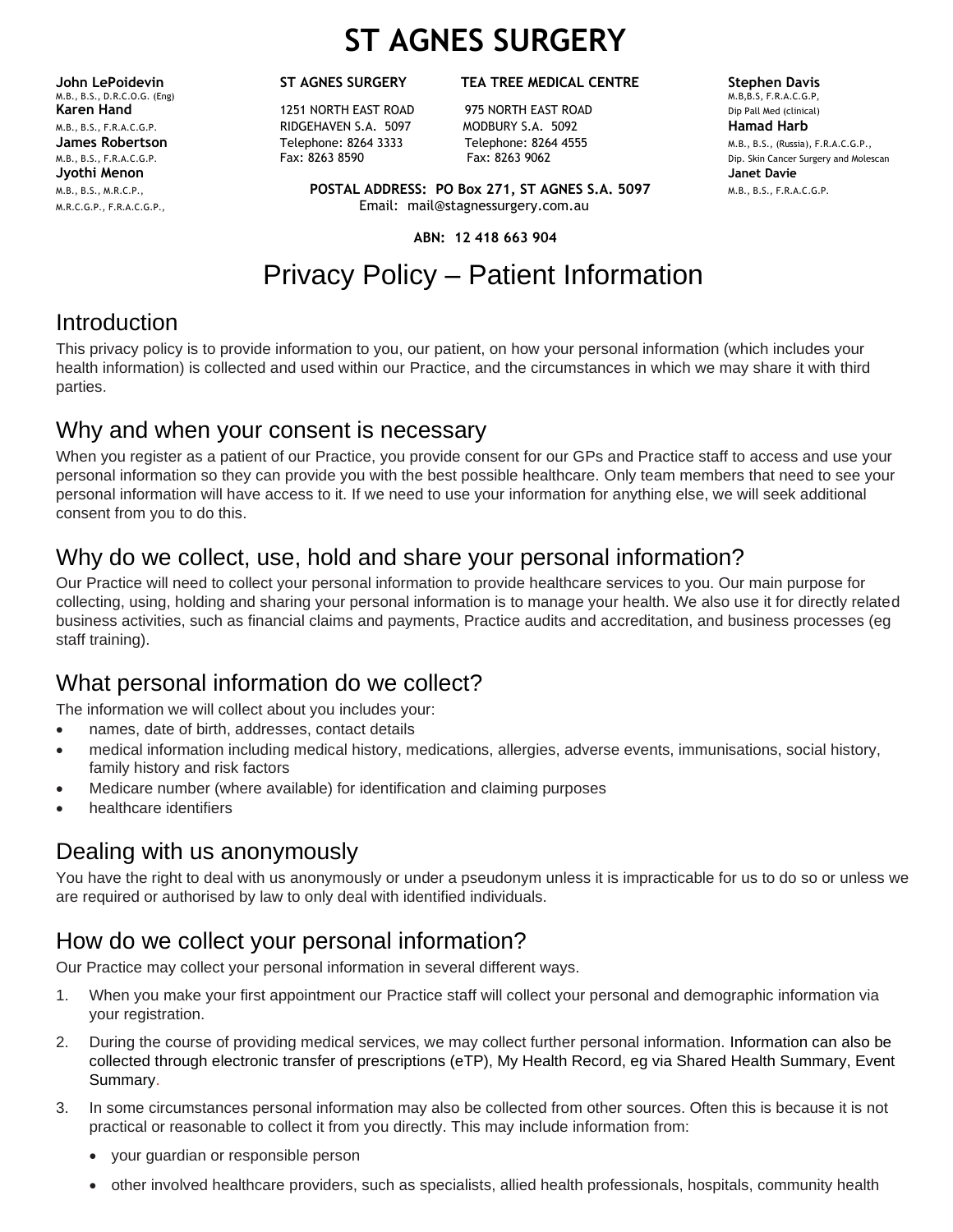services and pathology and diagnostic imaging services

• Medicare, or the Department of Veterans' Affairs (as necessary).

#### When, why and with who do we share your personal information?

We sometimes share your personal information:

- with third parties who work with our Practice for business purposes, such as accreditation agencies or information technology providers – these third parties are required to comply with APPs and this policy
- with other healthcare providers
- when it is required or authorised by law (eq court subpoenas)
- when it is necessary to lessen or prevent a serious threat to a patient's life, health or safety or public health or safety, or it is impractical to obtain the patient's consent
- to assist in locating a missing person
- to establish, exercise or defend an equitable claim
- for the purpose of confidential dispute resolution process
- when there is a statutory requirement to share certain personal information (eg some diseases require mandatory notification)
- during the course of providing medical services, through eTP, My Health Record (eg via Shared Health Summary, Event Summary). St Agnes Surgery participate in ehealth uploads with consent form you required before information is uploaded or viewed.

Only people who need to access your information will be able to do so. Other than in the course of providing medical services or as otherwise described in this policy, our Practice will not share personal information with any third party without your consent.

We will not share your personal information with anyone outside Australia (unless under exceptional circumstances that is permitted by law) without your consent.

Our Practice will not use your personal information for marketing any of our goods or services.

#### How do we store and protect your personal information?

Your personal information may be stored at our Practice in various forms. eg as paper records (from transferring patients), and electronic records.

Our Practice stores all personal information securely eg electronic format is secured in a protected information systems or in hard copy format in a secured environment. Our Practice uses individual passwords for all computers, secure cabinets and confidentiality agreements for all clinical and non clinical Practice staff to secure your personal information.

#### How can you access and correct your personal information at our Practice?

You have the right to request access to, and correction of, your personal information.

Our Practice acknowledges patients may request access to their medical records. We require you to put this request in writing to the Practice Manager and our Practice will respond within a reasonable time no longer than 30 days from receipt of your request. Fees may apply for providing full records or viewing your records with a Doctor present. These costs will be outlined in our response to your request which you will receive in writing.

Our Practice will take reasonable steps to correct your personal information where the information is not accurate or up to date. From time to time, we will ask you to verify that your personal information held by our Practice is correct and current. You may also request that we correct or update your information, and you should make such requests in writing to

Kelly Zander Practice Manager PO Box 271 St Agnes SA 5097 or via email mail@stagnessurgery.com.au